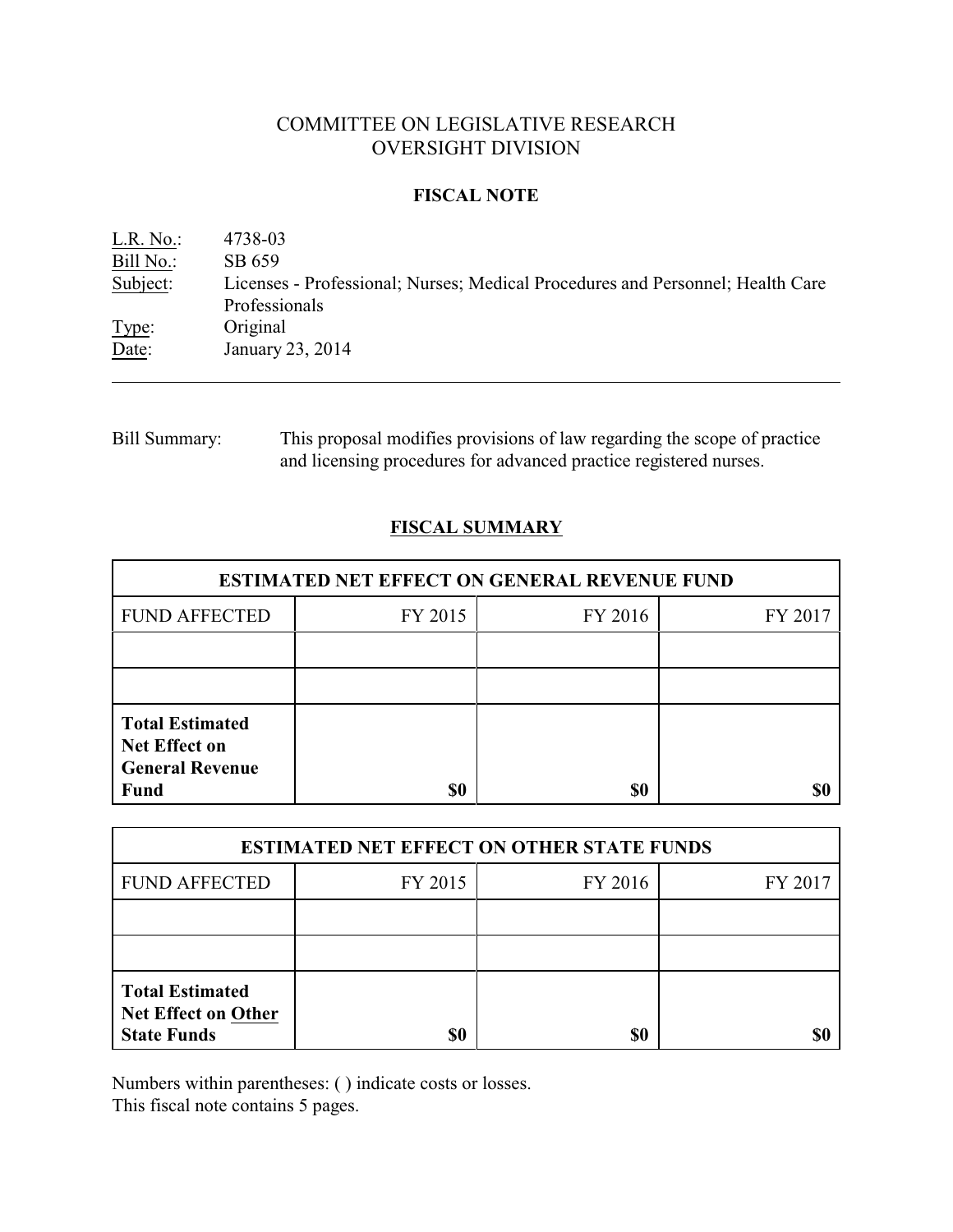L.R. No. 4738-03 Bill No. SB 659 Page 2 of 5 January 23, 2014

| <b>ESTIMATED NET EFFECT ON FEDERAL FUNDS</b>                        |         |         |         |  |
|---------------------------------------------------------------------|---------|---------|---------|--|
| <b>FUND AFFECTED</b>                                                | FY 2015 | FY 2016 | FY 2017 |  |
|                                                                     |         |         |         |  |
|                                                                     |         |         |         |  |
| <b>Total Estimated</b><br>Net Effect on All<br><b>Federal Funds</b> | \$0     | \$0     |         |  |

| <b>ESTIMATED NET EFFECT ON FULL TIME EQUIVALENT (FTE)</b>    |         |         |         |  |
|--------------------------------------------------------------|---------|---------|---------|--|
| <b>FUND AFFECTED</b>                                         | FY 2015 | FY 2016 | FY 2017 |  |
|                                                              |         |         |         |  |
|                                                              |         |         |         |  |
| <b>Total Estimated</b><br><b>Net Effect on</b><br><b>FTE</b> |         |         |         |  |

 $\Box$  Estimated Total Net Effect on All funds expected to exceed \$100,000 savings or (cost).

 $\Box$  Estimated Net Effect on General Revenue Fund expected to exceed \$100,000 (cost).

| <b>ESTIMATED NET EFFECT ON LOCAL FUNDS</b> |         |         |         |  |
|--------------------------------------------|---------|---------|---------|--|
| FUND AFFECTED                              | FY 2015 | FY 2016 | FY 2017 |  |
| <b>Local Government</b>                    | \$0     | \$0     | \$(     |  |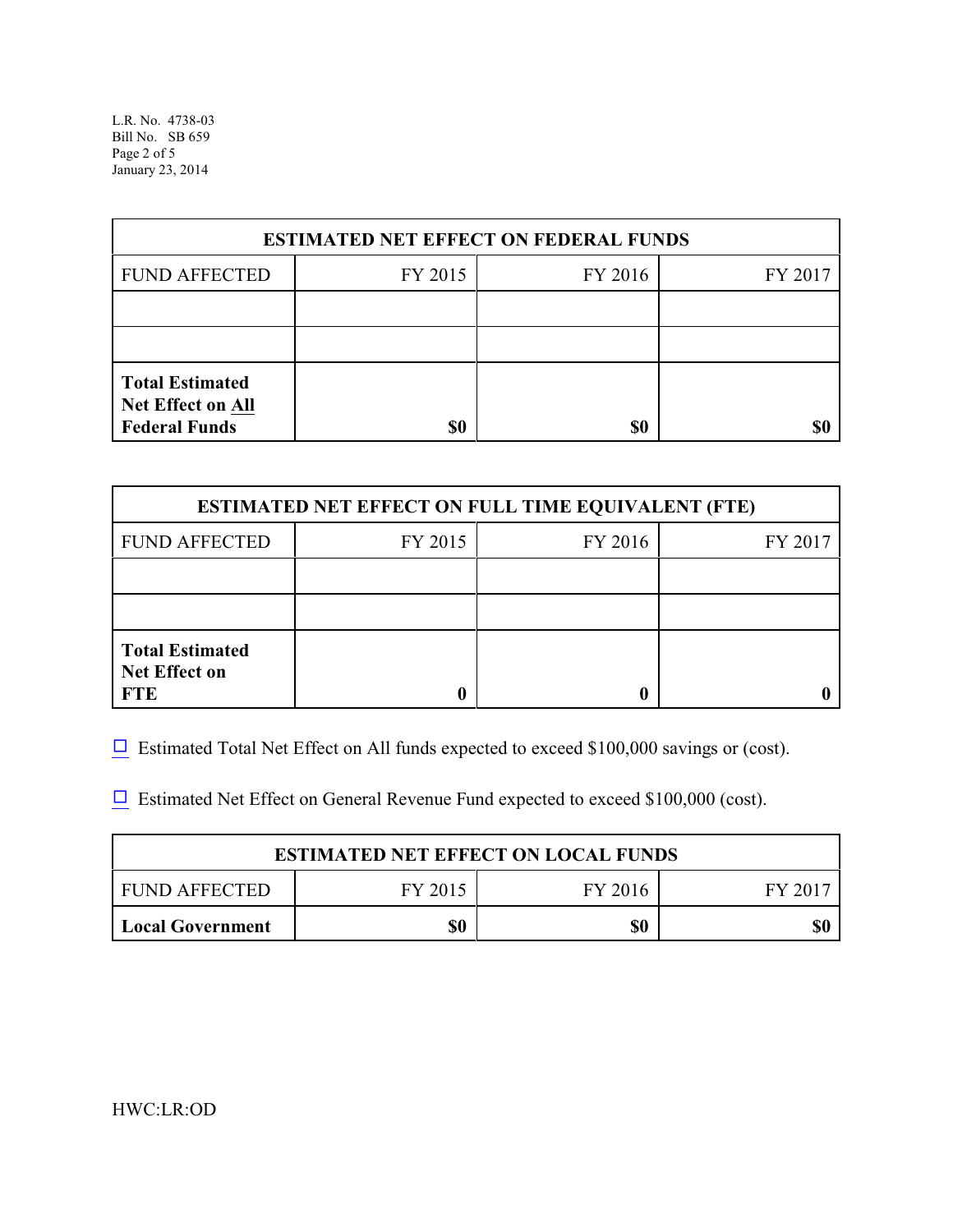L.R. No. 4738-03 Bill No. SB 659 Page 3 of 5 January 23, 2014

#### **FISCAL ANALYSIS**

#### ASSUMPTION

Officials from the **Department of Social Services (DSS) - MO HealthNet Division (MHD)** state section 335.016 adds "a person licensed pursuant to the provisions of this chapter and authorized to engage in the practice of advanced practice professional nursing" to the definition of an Advanced Practice Registered Nurse (APRN), and defines what an APRN is accountable for, including: complying with the requirements of sections 335.011 to 335.096; consulting with patients and health care providers; patient assessments; ordering diagnostic tests and procedures; performing test and procedures within their scope of work; interpreting test results; ordering treatments; providing palliative and end-of-life advanced nursing care; providing patient education and advocacy; ordering medications in accordance with prescriptive authority; delegating tasks to LPNs, RNs or other health care providers; providing primary care services; planning and initiating therapeutic medical regimens, including but not limited to home health, hospice and therapies.

Section 335.019 authorized licensed APRNs to prescribe and institute medication therapy within their practice or make appropriate referrals of patients to health care providers and community resources and prescribe, procure, administer and dispense samples.

MHD currently allows advanced practice registered nurses to perform these services. MHD does not anticipate an increase in services or prescriptions and, therefore, assumes there will be no fiscal impact to MHD regarding these provisions.

Officials from the **Office of Secretary of State (SOS)** state many bills considered by the General Assembly include provisions allowing or requiring agencies to submit rules and regulations to implement the act. The Secretary of State's office is provided with core funding to handle a certain amount of normal activity resulting from each year's legislative session. The fiscal impact for this fiscal note to the SOS for Administrative Rules is less than \$2,500. The SOS recognizes this is a small amount and does not expect that additional funding would be required to meet these costs. However, it is also recognized that many such bills may be passed by the General Assembly in a given year and that collectively the costs may be in excess of what the office can sustain within its core budget. Therefore, the SOS reserves the right to request funding for the cost of supporting administrative rules requirements should the need arise based on a review of the finally approved bills signed by the governor.

Officials from the **Joint Committee on Administrative Rules (JCAR)** state the legislation is not anticipated to cause a fiscal impact to JCAR beyond its current appropriation.

HWC:LR:OD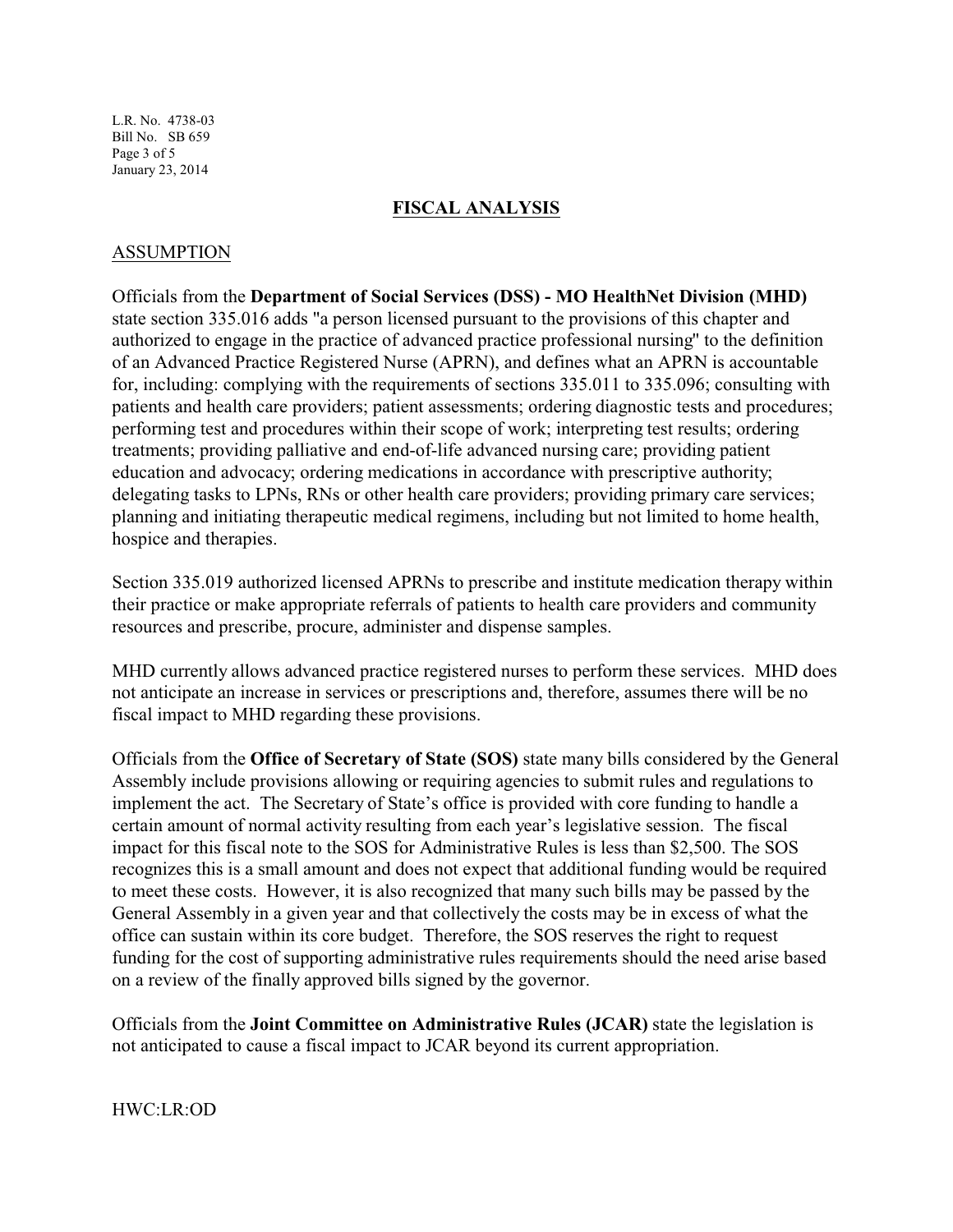L.R. No. 4738-03 Bill No. SB 659 Page 4 of 5 January 23, 2014

### ASSUMPTION (continued)

Officials from the **Department of Insurance, Financial Institutions and Professional Registration**, the **Department of Health and Senior Services**, and the **Columbia/Boone County Department of Public Health and Human Services** each assume the proposal would not fiscally impact their respective agencies.

Officials from the at the following **health departments**: Audrain County Health Unit, Cass County Health Department, Harrison County Health Department, Henry County Health Center, Jefferson County Health Department, Linn County Health Department, Madison County Health Department, McDonald County Health Department, Miller County Health Center, Morgan County Health Center, Nodaway County Health Center, Platte County Health Department, Randolph County Health Department, Reynolds County Health Center, Ripley County Health Center, Shelby County Health Department, St Francois County Health Center and the Tri-County Health Department did not respond to **Oversight's** request for fiscal impact.

| FISCAL IMPACT - State Government | FY 2015<br>$(10 \text{ Mo.})$ | FY 2016    | FY 2017                       |
|----------------------------------|-------------------------------|------------|-------------------------------|
|                                  | <u>\$0</u>                    | <u>\$0</u> | $\underline{\underline{\$0}}$ |
| FISCAL IMPACT - Local Government | FY 2015<br>$(10 \text{ Mo.})$ | FY 2016    | FY 2017                       |
|                                  | <u>\$0</u>                    | <u>\$0</u> | <u>\$0</u>                    |

### FISCAL IMPACT - Small Business

No direct fiscal impact to small businesses would be expected as a result of this proposal.

### FISCAL DESCRIPTION

The proposed legislation appears to have no direct fiscal impact.

This legislation is not federally mandated, would not duplicate any other program and would not require additional capital improvements or rental space.

### HWC:LR:OD